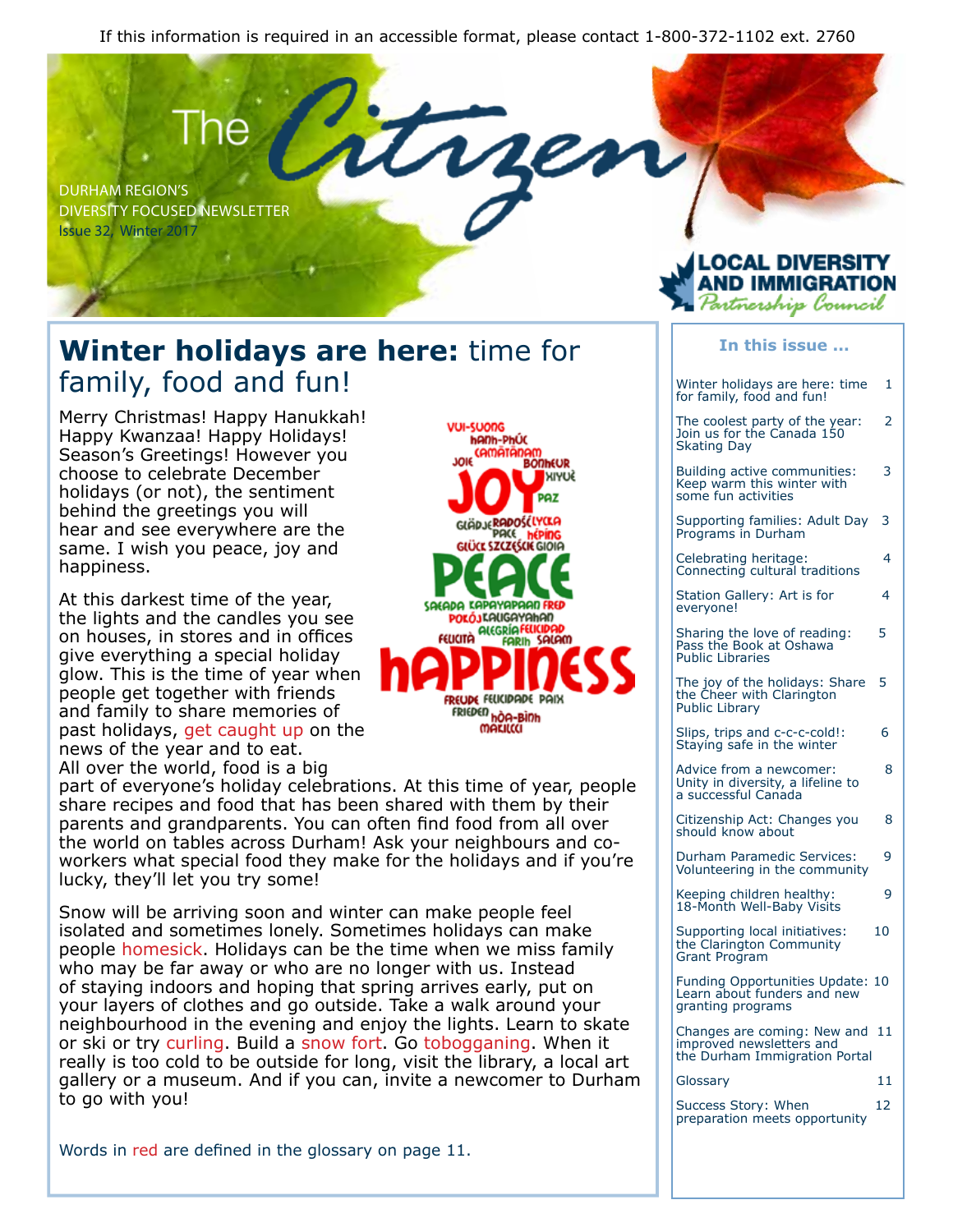### **The coolest party of the year:** Join us for the Canada 150 Skating Day

## **Canada 150 Skate Party**

### **Join us for an afternoon of fun on the ice!**

### **Sunday, December 10**

**1:30 pm - 3:30 pm Pickering Rec Complex, Arena** 1867 Valley Farm Road



This free event features family skating on both rinks, activities, games,

popcorn, hot chocolate, and a special guest all the way from the north pole.



The Welcome Centre Immigrant Services (Ajax and Pickering) and the City of Pickering invite you to the coolest party of the year, Canada 150 Skating Day, on Sunday, December 10, from 1:30 to 3:30 p.m. at the Pickering Recreation Complex Arena.

There is a fun-filled afternoon planned for the entire family to enjoy one of Canada's favourite winter sports. Two rinks will be open for free public skating. One rink will have additional City staff to help beginner skaters and a limited amount of skating aids will be available. Free hot chocolate and popcorn will warm you up when you step off the ice.

There will be many off-ice activities to keep you active too. The Pickering Public Library will have electronic winter sports to try. Crafts and music will keep everyone in the family moving and celebrating Canada 150.

Canada 150 Skating Day will be an opportunity for newcomers to experience why skating is such a special Canadian winter activity.

The Community Connections program at the Welcome Centres in Durham offers

fun programs for newcomers throughout the year. Get in touch with the Welcome Centres to find out more about English Conversation Circles, the Community Kitchen, the Community Garden and other special event programs for seniors, women and all newcomers. For more information about the programs including a monthly program, visit www.cdcd.org/settlement/ community-connections.

You can also volunteer with the Community Connections program. Volunteers participating in the program are as diverse as the newcomer clients. Volunteers are an essential part of the program. If you are a Canadian Citizen or Permanent Resident who is established and knowledgeable about your community, you could be a volunteer! You should also be open to learn about a variety of diverse cultures and willing to share your own cultural background and experience of Canadian society.

Welcome Centres in Ajax and Pickering offer free, confidential and culturally appropriate services to immigrants who have made Canada their home. Call 1-877-761-1155 or visit www.welcomecentre.ca.

**LOCAL DIVERSITY AND IMMIGRATION**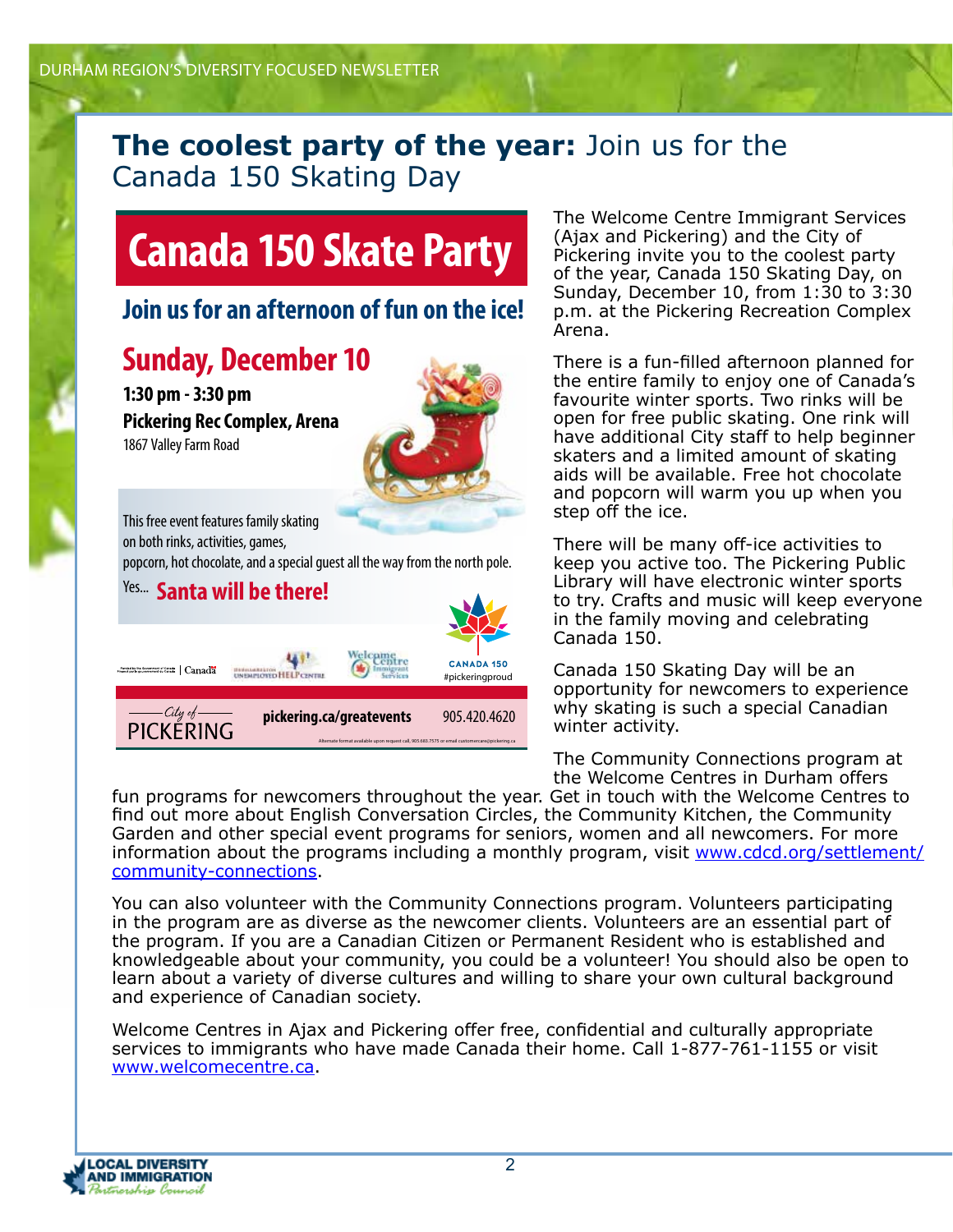### **Building active communities:** Keep warm this winter with some fun activities winter with some fun activities

Moving to a new community in the winter can<br>he isolating. Cotting involved in programs be isolating. Getting involved in programs at your local municipal recreation centre is a great way to meet people in your community. The Municipality of Clarington offers programs and activities for adults 55 years old and older. Stay engaged, keep active and make lasting friendships with Clarington's 55+ Active Adults programs. There is no membership fee; simply pay for the activities that interest you.

They offer a variety of activities, including active living programs, general interest activities, workshops, drop-in programs and special events. Register today for the Robbie Burns Luncheon. Participants will enjoy a roast beef lunch, haggis, bagpipes and readings as we celebrate Scotland's most famous poet on Wednesday, January 24 from noon to 1:30 p.m. In February, they are hosting a Mardi Gras Dinner and Dance on

February 28, from 6 to 9 p.m. Our dedicated 55+ Older Adult Activity Centre is located in the Courtice Community Complex. They also offer programs and drop-in activities at the Diane Hamre Recreation Complex,



Garnet B. Rickard Recreation Complex, Alan Strike Aquatic and Squash Centre, and Bowmanville Indoor Soccer Facility.

The Citra

Bowmanville Indoor Soccer Facility.<br>For more information, call 905-404-1525 ext. 2525. You can register for programs online<br>at <u>www.clarington.net/beactive</u> or in person 2525. You can register for programs online at any Municipality of Clarington recreation facility or the Municipal Administrative Centre, 40 Temperance Street, Bowmanville. Stay active this winter and have fun!

## **Supporting families:** Adult Day Programs in Durham



Are you or a loved one living with a cognitive impairment (such as Alzheimer's disease, or related dementias) or physical disability? The Region of Durham's Adult Day Program (ADP) may be what you are looking for!

The Region's ADPs are staffed by experienced professionals, and offer clients an opportunity to participate in a wide range of recreational and social programs with other individuals experiencing similar challenges. They also offer respite for caregivers and/or families, so they can enjoy personal time while their loved one attends the program. Activities

include daily exercise, expressive arts, games, music, daily hot lunches, gardening, pet visits, baking, etc.

The Hillsdale Estates ADP is offered out of Hillsdale Estates in Oshawa. The Lakeview Manor ADP is offered out of Lakeview Manor in Beaverton and temporarily out of the Port Perry Legion.

To book a tour at Hillsdale Estates, please contact 905-579-1777. For tours at one of the two Lakeview sites, please contact 905-426-7388. You can also apply, or register a loved one, by calling the Central East Local Health Integration Network at 905-430-3308 or toll-free at 1-800-263-3877.

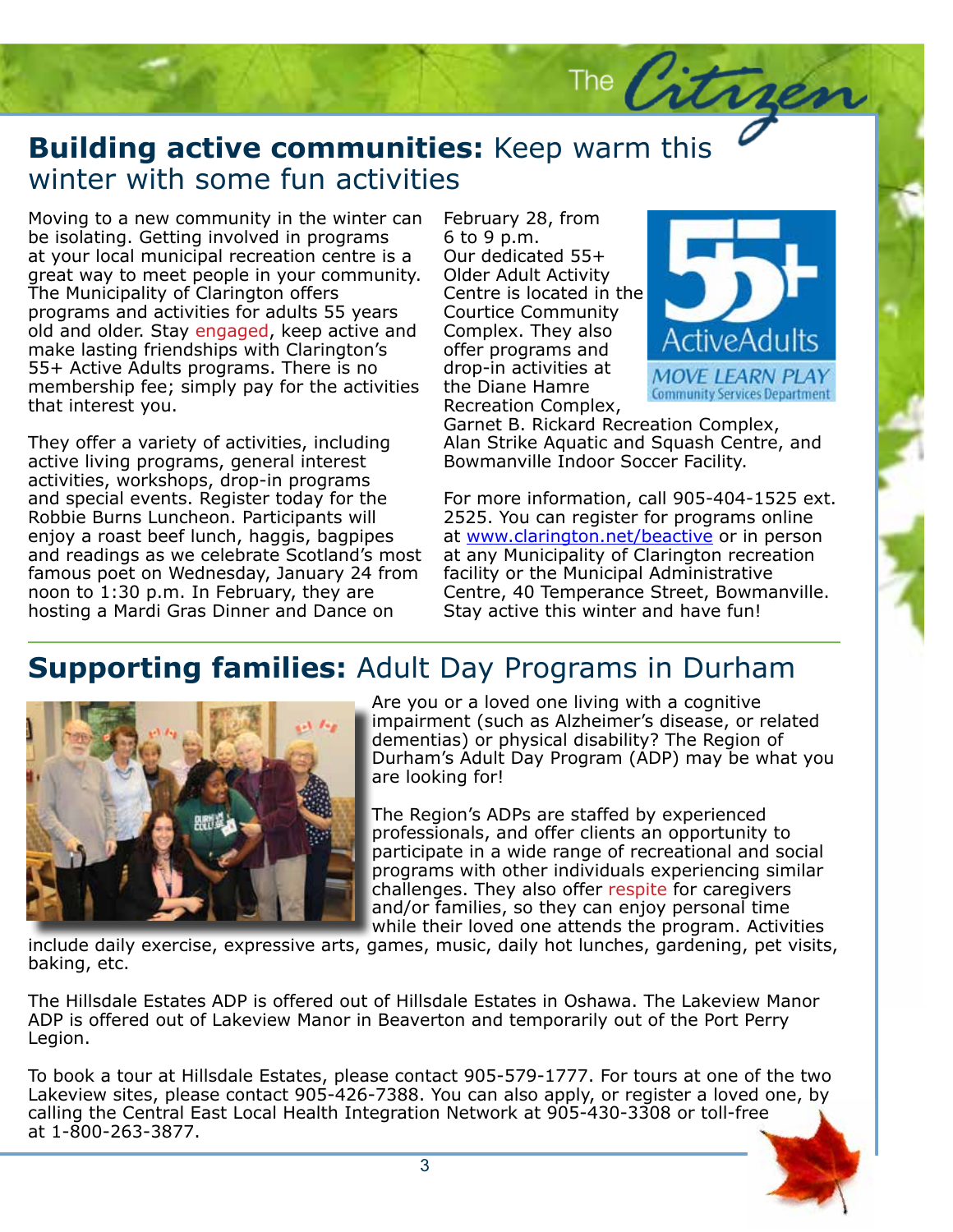## **Celebrating heritage:** Connecting cultural traditions



This winter, take the time to learn more about the community you live in. Visit local museums, galleries and heritage sites to learn about the history of your new home. The City of Oshawa is proud to distribute a newly created brochure on the City's heritage institutions. The brochure has been designed to be used by historians, newcomers, and tourists to explore local sites and understand what you can expect when you visit them. It includes a map, as well as lots of pictures, site descriptions, and contact information.

Visit places like Parkdale Estates, the Automotive Museum, the McLaughlin Gallery and the Sports Museum at the Tribute Communities Centre. Oshawa has a vision that connects past and present and includes the diverse cultural traditions of all its residents. Culture Counts: Oshawa's Arts, Culture and Heritage Plan (www.oshawa.ca/things-to-do/resources/Culture-Counts-Oshawas-Arts-Culture-and-Heritage-Plan-accessible-version.pdf) includes strategies and initiatives aimed at strengthening our arts, culture, and heritage organizations.

You are encouraged to visit our sites and learn more about Oshawa's history. Visit oshawa.ca/culturecounts and learn about The City of Oshawa's commitment to arts, culture and heritage!

## **Station Gallery:** Art is for everyone!

Each winter, Station Gallery invites its members to submit artwork for a chance to be included in a community exhibition. Three esteemed art professionals judge and select the artworks that best interpret the chosen theme. These are displayed throughout all of Station Gallery's exhibition spaces. This year marks the 25th Annual Members' Exhibition, and will offer a range of marvelous artwork to view that relates to the open-ended theme of One with Everything, from December 16, 2017 to January 21, 2018. This exhibition contemplates our place in the world and connects internal artistic energies with all that surrounds us. Everyone is welcome at the Opening Reception &



Awards Ceremony on Thursday, December 21 at 7 p.m.

Station Gallery also hosts informal seasonal Durham Region Artist Meet-up events where all artists, artisans and creative professionals are invited to connect with one another. Each Artist Meet-up is different, ranging from cocktail receptions to short talks by guest speakers on various topics about artists and their work. For more details and to check out what else is coming up, visit www.stationgallery.ca.

Visit Station Gallery, become a member, volunteer or donate today! Connect with creativity @stationgallery. At Station Gallery #artisforeveryone!

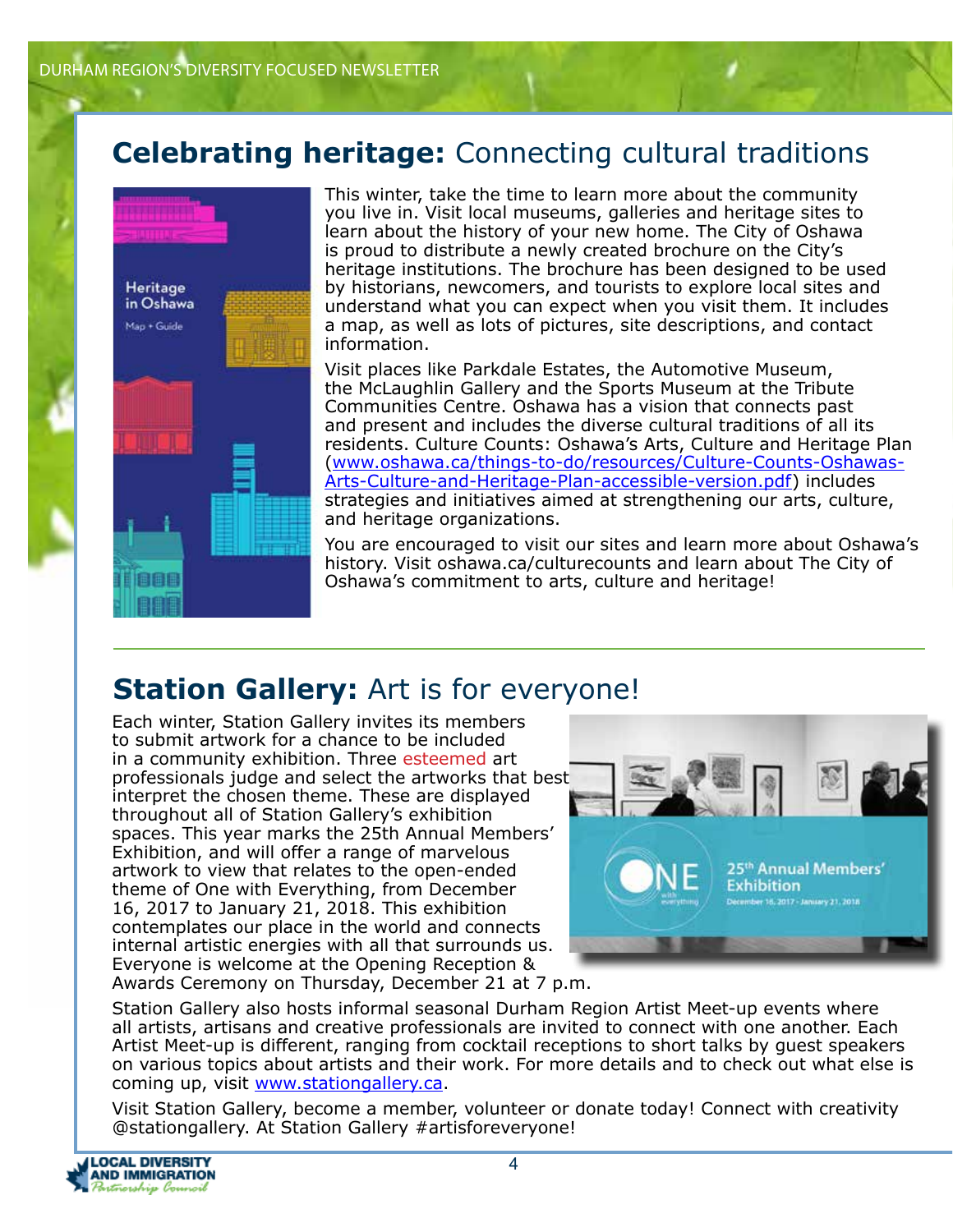## **Sharing the love of reading:** Pass the Book at Oshawa Public Libraries Oshawa Public Libraries



Oshawa Public Libraries recently launched Pass the Book - Oshawa Reads, Oshawa's biggest book club for adults. This city-wide book club is a wonderful way to deepen our sense of community by reading the same book and sharing the same story.

This year's Pass the Book title is *Burden of Desire* by Robert MacNeil. *Burden of Desire* is a historically accurate, fictional tale of war, desire, and *irony*, set in Halifax, Nova Scotia during the time of the Halifax Explosion in 1917. Halifax has been a port of entry for many new Canadians. Participating in Pass the Book – Oshawa Reads is a perfect way to learn about this significant piece of Canadian history. December 6, 2017, marked the 100th anniversary of this tragic Canadian event. For more information, visit http://oshlib.ca/ passthebook.

We encourage everyone to read about and discuss this memorable tale of the largest man-made explosion in history prior to the atomic bomb at Hiroshima, and the social impact it had on our country.

**Interesting fact:** The Halifax Explosion, the largest mass-blinding in Canadian history, was responsible for the birth of the Canadian National Institute for the Blind. The anniversary of the Halifax Explosion also marks the first day of CNIB's 100th year of support for those with vision loss.

### **The joy of the holidays:** Share the Cheer with Clarington Public Library

Clarington Public Library is proud to partner with Lakeridge Health Bowmanville and local food banks this December to help share the holiday spirit through the Clarington community!

A wonderful way for newcomers to settle into a community is to give back; taking part in programs and special events at your local public library can help your new neighbourhood feel more like home.

Throughout December, an over-sized holiday card will be available at all four Library branches for members to sign. People can sign, write messages, or draw a picture. The



The Citrae

card will then be given to the patients and their families that need to remain in the hospital during the holidays.

Library members can help alleviate hunger in their community through Food for Fines, benefiting local food banks. Your Library will credit one dollar in fines for every non-perishable item donated. Donations will also be welcomed where no fines are owed!

The Christmas trees on display at each branch will have special ornaments on their branches. Members can answer "Dear Santa" notes that list food bank donation requests and items most in need this holiday season.

Drop by your local branch for more information on these and other holiday programs, or visit us online at www.clarington-library.on.ca.

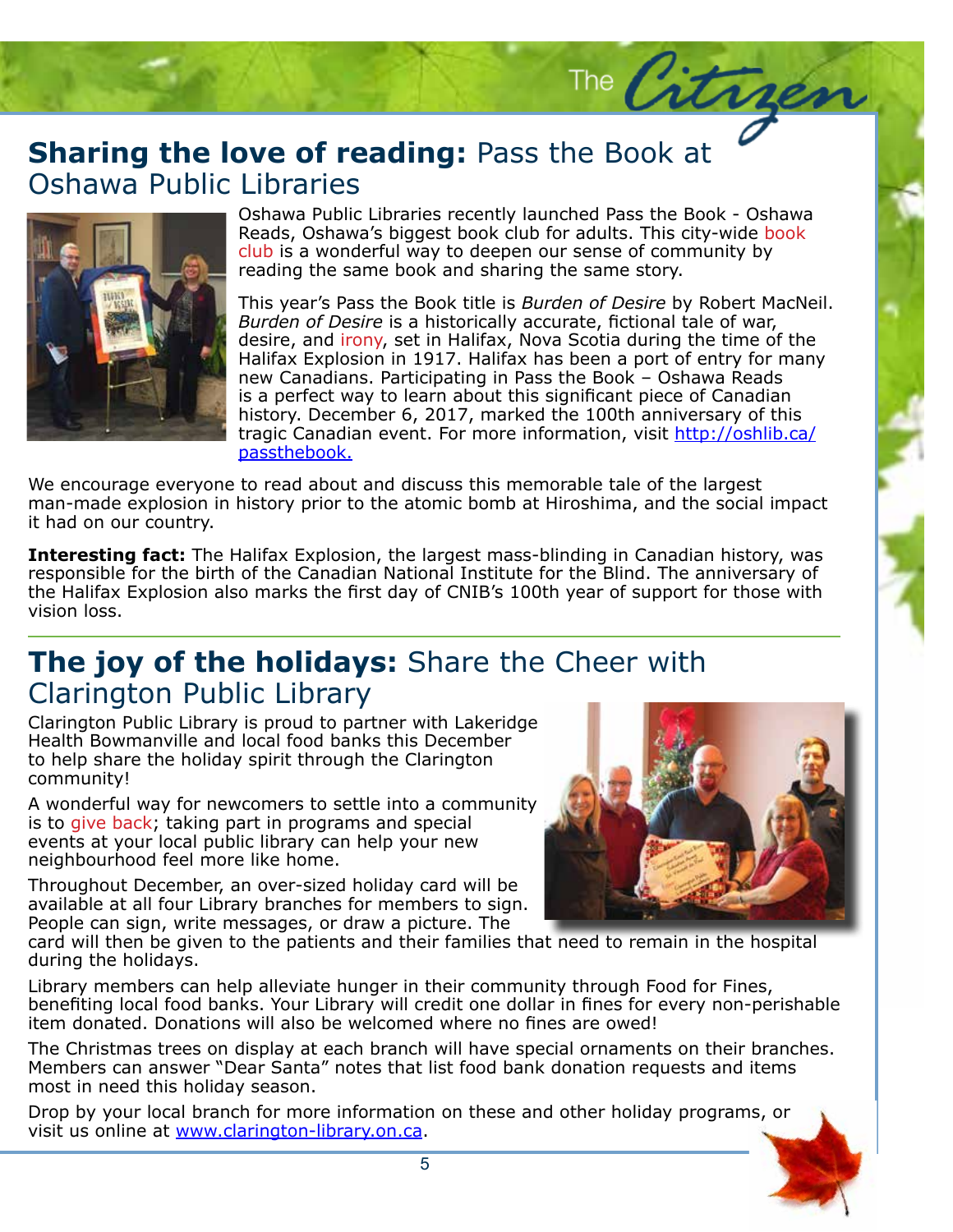## **Slips, trips and c-c-c-cold!:** Staying safe in the winter

The fact that winter in Canada is cold is no surprise to anyone. Canadian winters are worldfamous for snow, cold and icy weather. Each year though, it seems to surprise us all over again when the weather suddenly turns. We seem to forget how to deal with the winter and have to re-learn what to do. Here are a few important things to remember.

### **Dressing for the cold**

The most important thing for getting through the winter (and even enjoying the cold weather) is to make sure you are properly dressed. Protect your hands, ears and face from the cold with gloves, earmuffs, a hat or hood, and a scarf. If the weather is very cold, then mittens are better than gloves and you will be much more comfortable with your head covered. Layer your clothing and make sure you have a warm coat and waterproof, insulated boots with a good tread. Frost bite is not a good thing!



### **Winter driving and winter tires**



Be prepared for winter driving. Get a maintenance check and keep an emergency supply kit in the car. You can find information about what to put in to your emergency kit on the Region of Durham website (www.durham.ca/DEMO). Always check the weather forecast when planning a road trip and bring a cell phone in case of an emergency.

It is important to drive with extra care in the winter. Take your time and leave lots of room between you and the car in front of you. This will allow you extra time to stop if you need to brake suddenly. Make sure the head lighting system is working properly and use it all the time. It

is much easier for other drivers to see you with your lights on. Check that you are using a winter windshield washer fluid and keep it topped up. It is smart to keep a spare jug in the trunk of the car.

Car batteries sometimes lose their charge in very cold weather. You should always have booster cables in the car so you don't get stranded. It is also a good idea to have a membership with a 24-hour roadside assistance company.

Did you know that when the temperature gets down to below seven degrees celcius, your allseason tires get stiff and don't grip the road as well? Winter tires are made with special rubber that is made to stay soft for better traction in cold weather. This will help the car to get going from a stop and to slow down or stop more quickly when needed. There is nothing worse than trying to brake the car and having nothing happen! As an added bonus, insurance companies offer a discount on policies for cars with winter tires.



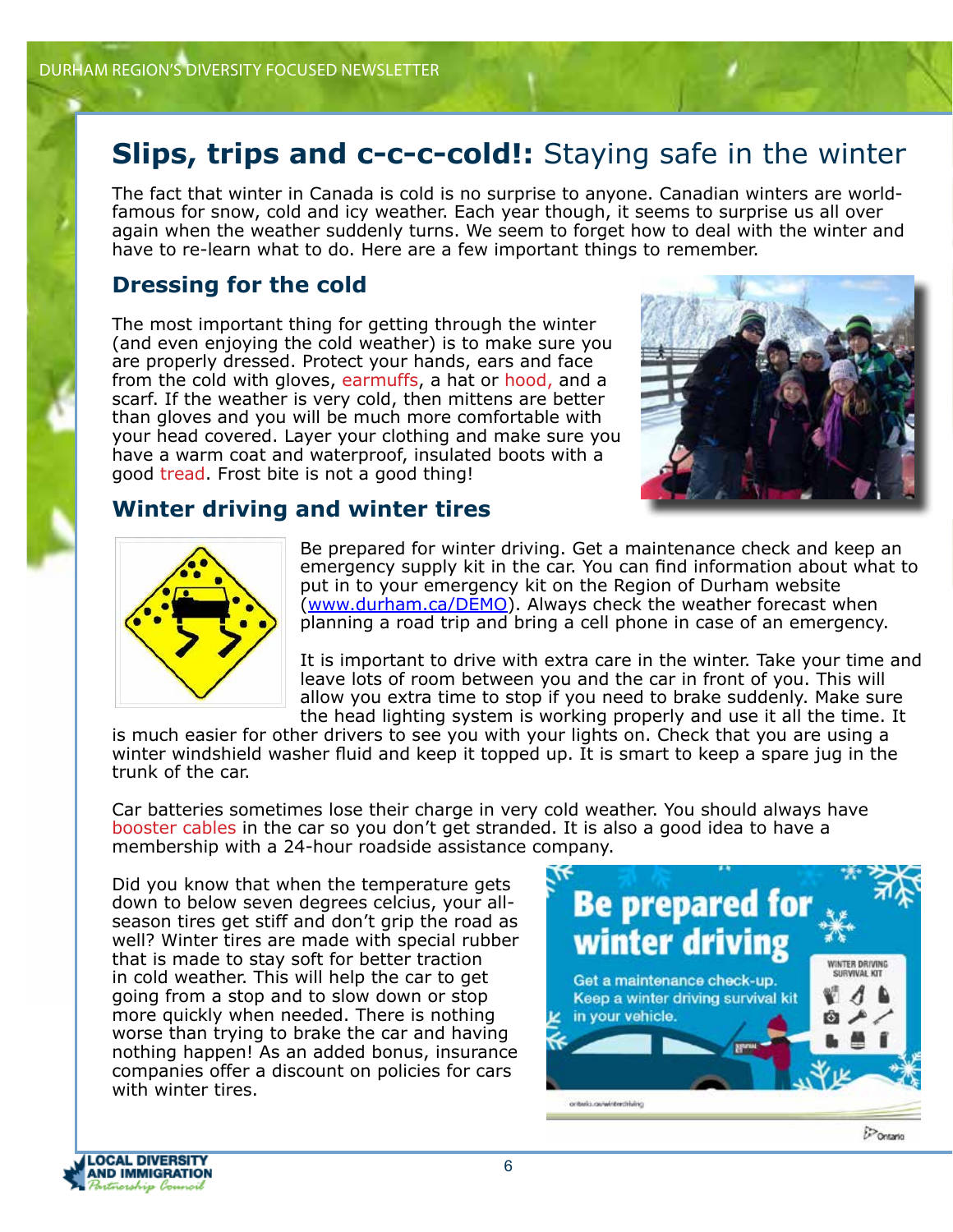# **Slips, trips and c-c-c-cold!:** Staying safe in the winter

### **Snow shovelling**

Shovelling snow is very hard work and can even be dangerous. In fact, the risk of having a heart attack spikes in the day or so after a snow fall. Take it easy when clearing snow and take breaks when you need to. Shovel early and shovel often so you don't have a huge build-up to clear.

It is important to know that if your home has a sidewalk in front of it, you are responsible for clearing the sidewalk and keeping it safe for people to walk on. Generally, homeowners have 24 hours after a snow fall to clear the sidewalk of snow and ice (check with your municipality to be sure). However, the sooner you shovel, the easier the job will be.



The Citrae

### **Pet safety in the winter**



While many dogs and cats love to play in the snow, the cold can be dangerous for them too. Keep your pets safe by keeping them indoors where it is warm!

Dogs need exercise even in the cold though, so on very cold days, take shorter, more frequent dog walks and don't be afraid to bundle them up in a dog coat. They look extra-cute and will be warm too.

Don't forget that road salt and ice melt is toxic to pets if they eat it and it will irritate their skin. Keep them safe by wiping off their paws with a wet towel after a walk. If your dog will allow it, put them in boots for a winter walk. Many different types and sizes are available. If your dog won't wear boots, paw protector balm is available at pet supply stores.

### **Staying safe indoors**

Every year we hear of tragic stories about house fires. Don't let the stories be about you! Never leave candles unattended and keep them out of reach of children and pets. If you are using a space heater, always follow the safety instructions for the unit and keep them far away from anything that may catch fire. Ovens and stoves should only be used for cooking, never heating. Finally, make sure you have smoke and carbon monoxide detectors on all floors of your home and keep them in good working condition. It is recommended that you change their batteries twice a year.

Winter may be cold, but it does not have to be dangerous. Stay safe and warm and enjoy your winter, inside and out!

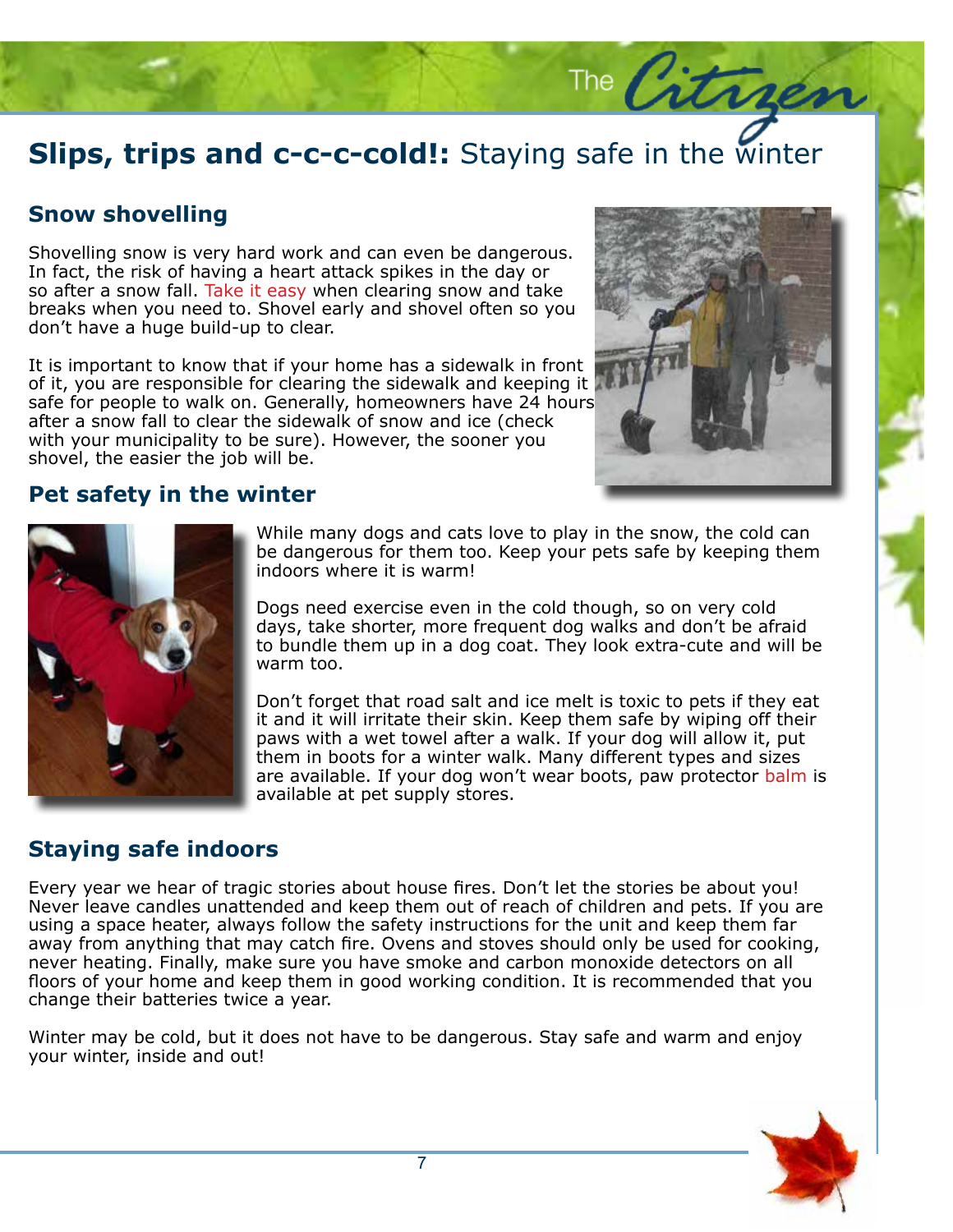### **Advice from a newcomer:** Unity in diversity, a lifeline to a successful Canada

During this auspicious time of the year, when Christmas is just around the corner and the chimes of bells are in the air, with the torch of integrity and harmony, I would like to put some light on the beautiful elements of diversity in Canada. Years and ages will pass, but Canada will grow younger and younger with the spirit of people from all around the world.

This country has been and will continue to be the homeland of immigrants. Immigrants who, irrespective of race and religion, bring vibes of vision to their destiny, garnering the sole objective of working hard and achieving their goals. Here, some people are inexperienced while some are juggling jobs, some are struggling financially while some struggle with communication gaps, but everyone is biting the bullet to be successful.



Millions of immigrants across Canada living together as friends or family WE together can keep unity in our nation. Shout out to all the struggling immigrants, here's an end to your despair. Welcome Centres spread across Canada will be a guiding light in your path to success.

My message to avid travellers would be, if you wish to learn about different cultures you don't have to travel the world, come to Canada, the mosaic of culture.

by Lata Sharma

### **Canadian Citizenship Act:** Changes you should know about

Did you know that there have been changes to the Canadian Citizenship Act? The best news for many newcomers is that they can now apply for Canadian Citizenship sooner. You must be present in Canada for three out of five years (1095 days). Temporary residents and protected persons can count part of the time they were in Canada before gaining permanent resident status. You must also have filed income tax for three out of five years.

The language and knowledge requirements for Citizenship have also changed. Newcomers between the ages of 18 and 54 must pass the language requirements and the Citzenship test. This requirement is waived for children and those aged 55 and over.

More information on the changes to the Act and what you need to do to apply for Canadian Citizenship are available on the Immigration, Refugees and Citizenship Canada website (www.canada.ca/en/immigration-refugees-citizenship/services/canadian-citizenship/becomecanadian-citizen.html). Discover Canada: The Rights and Responsibilities of Citizenship (www. canada.ca/en/immigration-refugees-citizenship/corporate/publications-manuals/discovercanada.html) is the government study guide to help you prepare for your citizenship test or interview.

Citizenship Preparation Classes will run at the Ajax Welcome Centre 6:15 p.m. to 9 p.m. from January 15 to February 12, 2018 Monday and Wednesday and April 10 to May 10, 2018 Tuesday and Thursday. Please call a language office to register: Ajax: 289-481-1336 or Whitby: 905-666-1255.

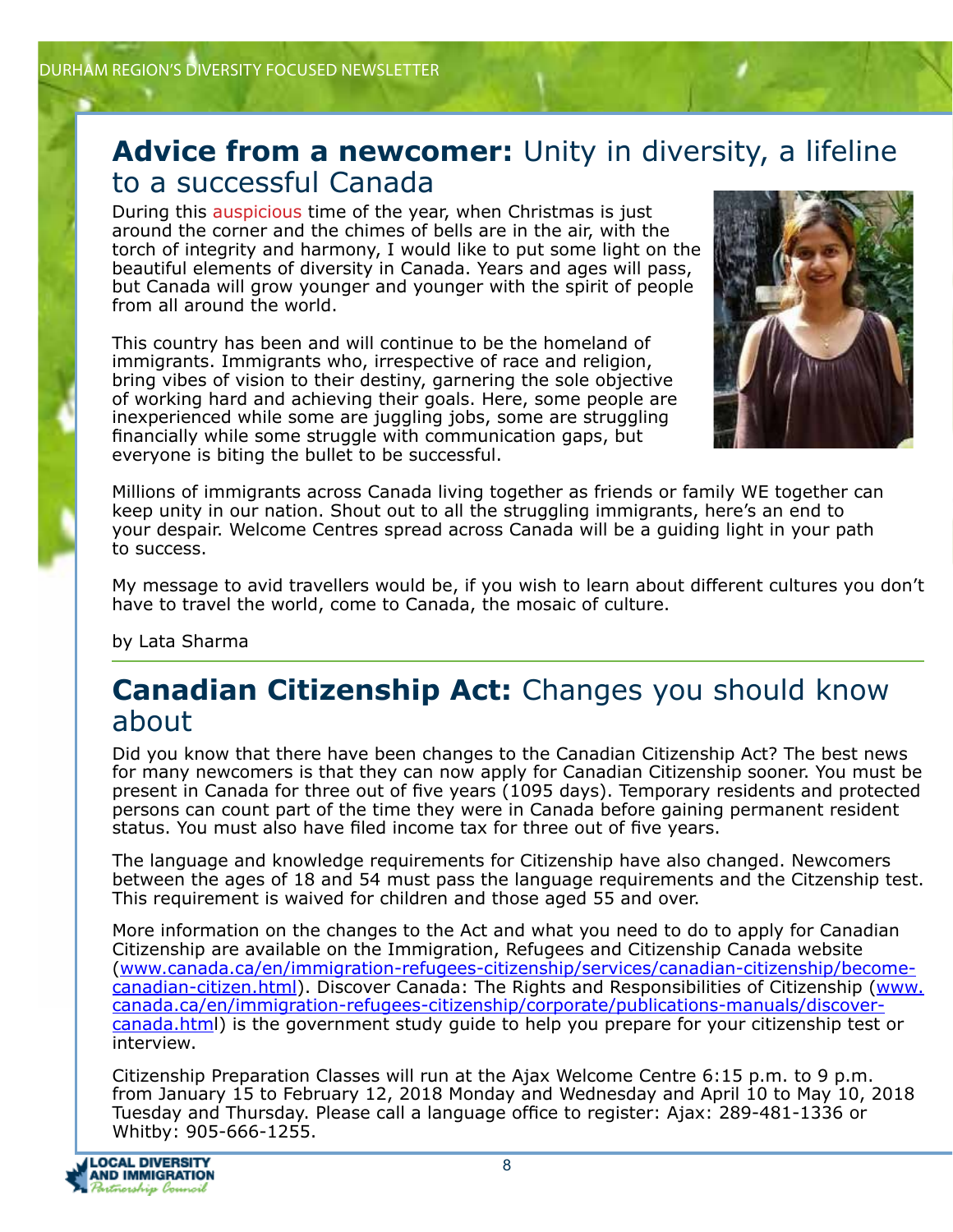## **Durham Paramedic Services:** Volunteering in the community the community



Paramedics are found all over the world. In Canada, they are trusted public<br>sector workers. The Region of Durham Paramedic Services volunteers at many public relations events throughout the year. These events are at schools, shopping malls, community safety days and at an open house in June. These events showedse parameticine, with the secretives to endeding incsering skins to the community.  $\sim$ Paramedics are found all over the world. In Canada, they are trusted public events showcase paramedicine, with live scenarios re-enacting lifesaving skills

The fall/winter months are a busy time for volunteering. At Halloween, Paramedics hand out Intertal, metal, metal, matrix in the community. To honour Remembrance Day, their volunteer Ceremonial Guard can

be seen at community events on November 11 and throughout the year. Paramedics also volunteer to drive in holiday parades.

Paramedics support the United Way Campaign and purchase and wear different coloured epaulettes to raise funds and awareness. September is pink for Breast Cancer, November is light blue for Prostate Cancer, and, on Fridays, the epaulettes are red for Wounded Warriors.

Paramedics also support "Bring Your Kids to Work Day." This year, 90 Grade 9 students visited and assisted in a live scenario with CPR for an overdosed patient.

For updates on public relations events, please follow us on Twitter at @durhamparamedic. If you would like us to attend your public relations event, email rdpsqualitydevelopment@durham.ca.



The Citract

## **Keeping children healthy:** 18-Month Well-Baby Visits

Is your child going to be 18 months old soon? As a resident of Durham, you can book a free 18-Month Well-Baby Visit with your doctor or with a nurse practitioner. It is important for parents to take an active role in monitoring and supporting their child's development. How a child plays, speaks, and acts offers important clues about how they are growing.

Parents/caregivers can track a child's developmental milestones from one month to age six years by using a free online checklist called the Nipissing District Developmental Screen (NDDS). The NDDS is available free and online to all Ontario residents. Parents can also register their child with endds.ca and be provided with the NDDS screening tool to create a snapshot of their child's development, receive email reminders to screen as the child grows and tips/activities to encourage child development.

Parents are encouraged to schedule their child's 18-month visit with their primary health care provider. This visit is a longer, more in-depth appointment, which allows extra time for parents to ask questions about their child's growth and development. It is also a great opportunity to hear more about programs available in the community that promote child development.



To learn more about the Enhanced 18-Month Well-Baby Visit, call Durham Health Connection Line at 905-666-6241 or 1-800-841-2729, or visit www.durham.ca.

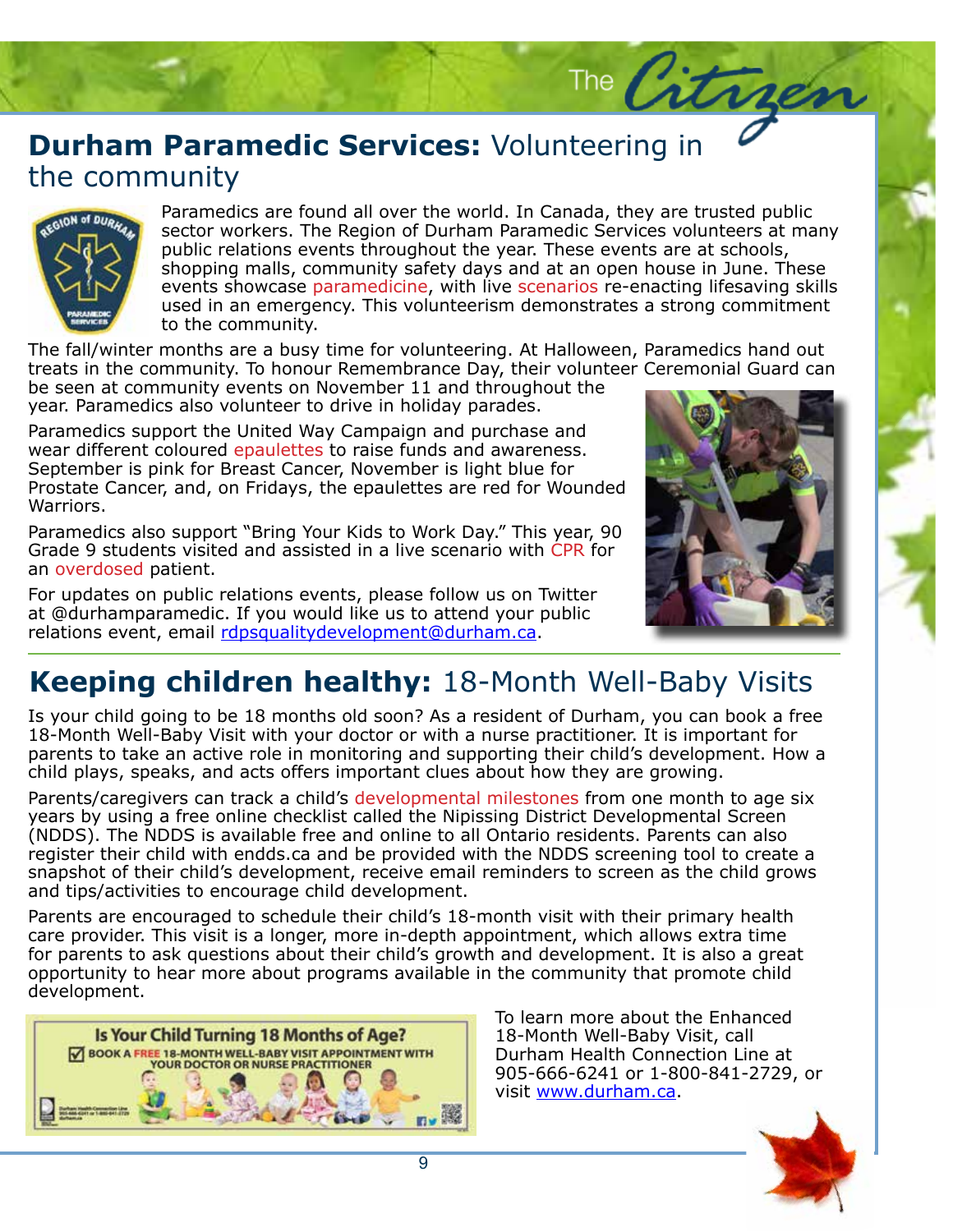### **Supporting local initiatives:** the Clarington Community Grant Program



Bowmanville Horticultural Society - Recipient of the 2017 Clarington Community Grant Program

Do you have a good idea for your community? The Community Grant Program provides financial assistance to not-for-profit, volunteer community organizations which provide direct programs or services that benefit the residents of Clarington. It is our hope that these organizations will one day become financially self-sufficient.

Eligible organizations can receive funding for one successful grant application per year, up to a maximum of \$5,000. Applicants are encouraged to pursue other funding opportunities and are eligible to apply for funding for events through Clarington's Community Event Sponsorship Program. Organizations will not be eligible if they receive municipal funds through the Clarington municipal budget. Organizations must remain in good financial standing with the Municipality of Clarington to be considered.

The Municipality of Clarington recognizes the contributions non-profit organizations make to inclusion and diversity in the community. Applications from groups who make a difference in the lives of Clarington residents will be considered for funding.

Applications for 2018 will be accepted from January 18 to February 23. For more information, visit www.clarington.net/grants. Questions about the program may be directed to Erica Mittag, Community Development Coordinator at grants@clarington.net.

### **Funding Opportunities Update:** Learn about funders and new granting programs

Like Clarington, other municipalities offer grant programs to local not-for-profit and volunteer organizations in their communities. The Province of Ontario, the federal government and private foundations all provide different granting programs to support the work of the voluntary sector. Finding out about the different programs in time to meet the application deadlines can be difficult. To help local not-for-profits across Durham know what to apply for and when, the Local Diversity and Immigration Partnership Council sends out a quarterly Funding Opportunities Update. You can find copies of the Funding Opportunities Update on the Durham Immigration Portal, or you can subscribe to receive quarterly emails. Subscribers to the update are also invited to funders forums, grant-writing workshops and similar events.

We know that funding is very important to not-for-profit organizations. As opportunities come to our attention, we are committed to sharing that information with our community partners. Through the identification of opportunities that develop and grow the sector, we can better meet the needs of Durham's diverse communities. The Funding Opportunities Update is not an exhaustive list of funding opportunities and should not stop you from investigating funding opportunities on your own. If you find a funding opportunity that you think should be added to the list, please contact us at **dipc@durham.ca**.

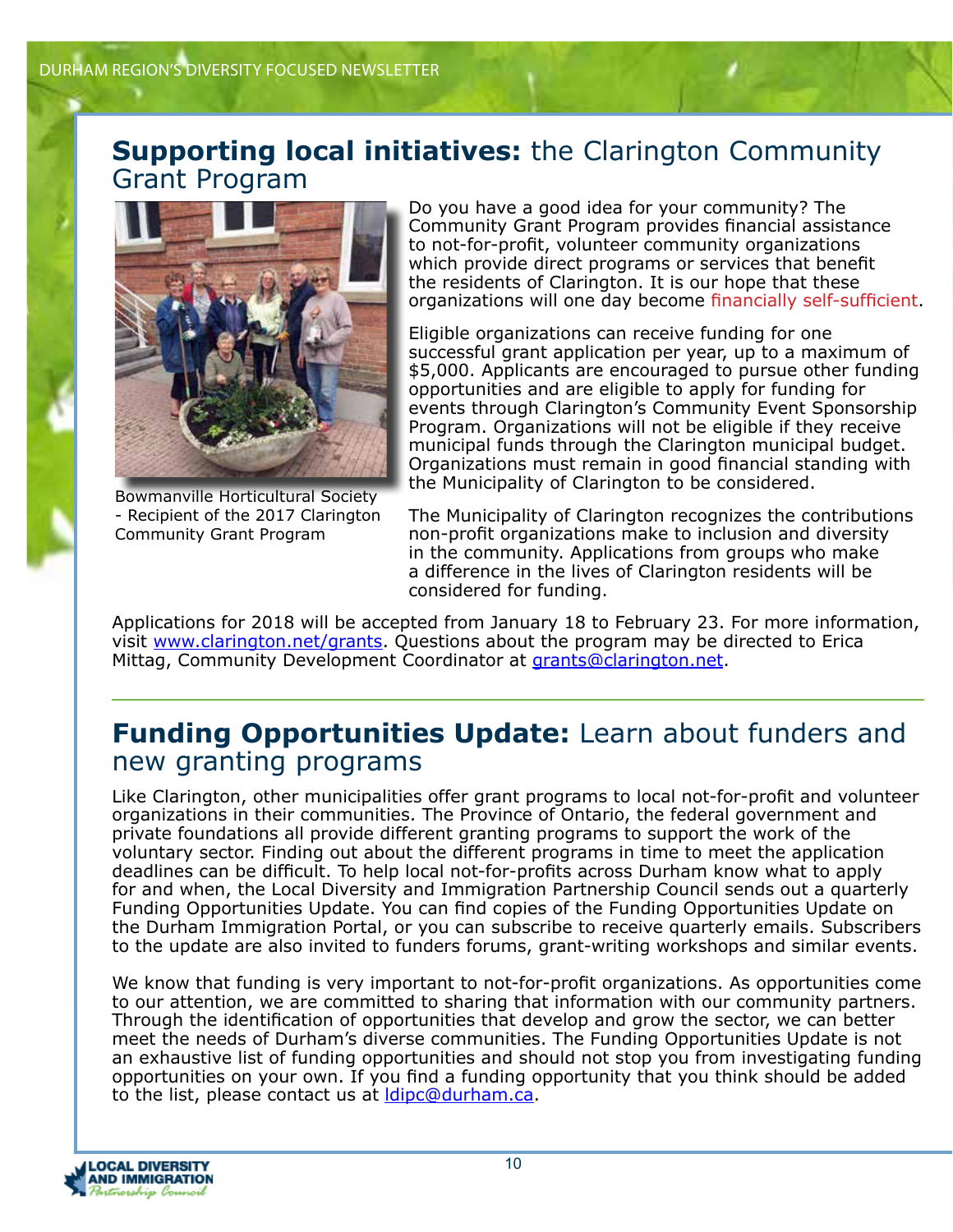### **Changes are coming:** New and improved newsletters and the Durham Immigration Portal and the Durham Immigration Portal

The Durham Immigration Portal is getting a facelift! On March 2, we will officially launch the new and improved website. You will be able to quickly access the information you need from your mobile device and share content through social media. The content will be refreshed, easy to read, and as always, specific to Durham. There will be a new 'news' section on the site and a Twitter feed.

We are also changing how we share the electronic version of The Citizen and the Funding Opportunities Update. Both of our newsletters will have a new e-newsletter format with all the



The City

Story Headquarter (1986)<br>Story Headquarter (1986)<br>Story Headquarter (1986)

articles in the body of the email. If you currently subscribe to one or both of the newsletters, you will automatically receive the new format. You will be able to manage all of your subscriptions (The Citizen, Funding Opportunities Update, News) on the updated Durham Immigration Portal.

We are looking forward to hearing from you about the new changes. If you do not currently subscribe to our newsletter but would like to, email us at diversitynewsletter@durham.ca.

### **Glossary**

Auspicious – favourable

Balm – a gel or cream that protects skin

Book club - a group of people who get together to discuss the same book they have all read

Booster cables – wires to connect the battery of one car with the battery of another car

CPR – Cardiopulmonary resuscitation which is the medical technique used to help someone who has stopped breathing

Curling – a winter sport played by teams on sheets of ice; each team must throw a large round rock within a series of circles at the other end of the ice; the team with the most points wins

Developmental milestones – things like walking, talking, or holding a cup by a certain age

Earmuffs – cloth covering for your ears, usually tied together with a band that goes over your head (yes, they are funny looking!)

Engaged – interested

Epaulettes – the pieces of cloth on the shoulders of the paramedic's uniform

Esteemed – very important

Financially self-sufficient – having enough money to run programs and the organization

Get caught up – talk to each other about your lives, what's been happening, what's new, who's doing what, when, where

Give back – volunteer or donate

Homesick – missing home and family very deeply

Hood – the top part of a coat that covers the head, usually attached to the coat

Irony – word or an expression that actually mean the opposite of what you mean, usually used to be funny or sarcastic

Overdosed – someone who has taken too many drugs and is unconscious or not awake

Paramedicine – the roles and responsibilities of paramedics

Respite – time away from caring for someone else

Scenarios – short examples of a situation

Snow fort – a house or building made of snow

Take it easy - carefully

Tobogganing – going very fast down a hill on a toboggan (a long wood or plastic toy that seats more than one person) – yes, very fun!

Tread - the grip on the bottom of your shoes or boots